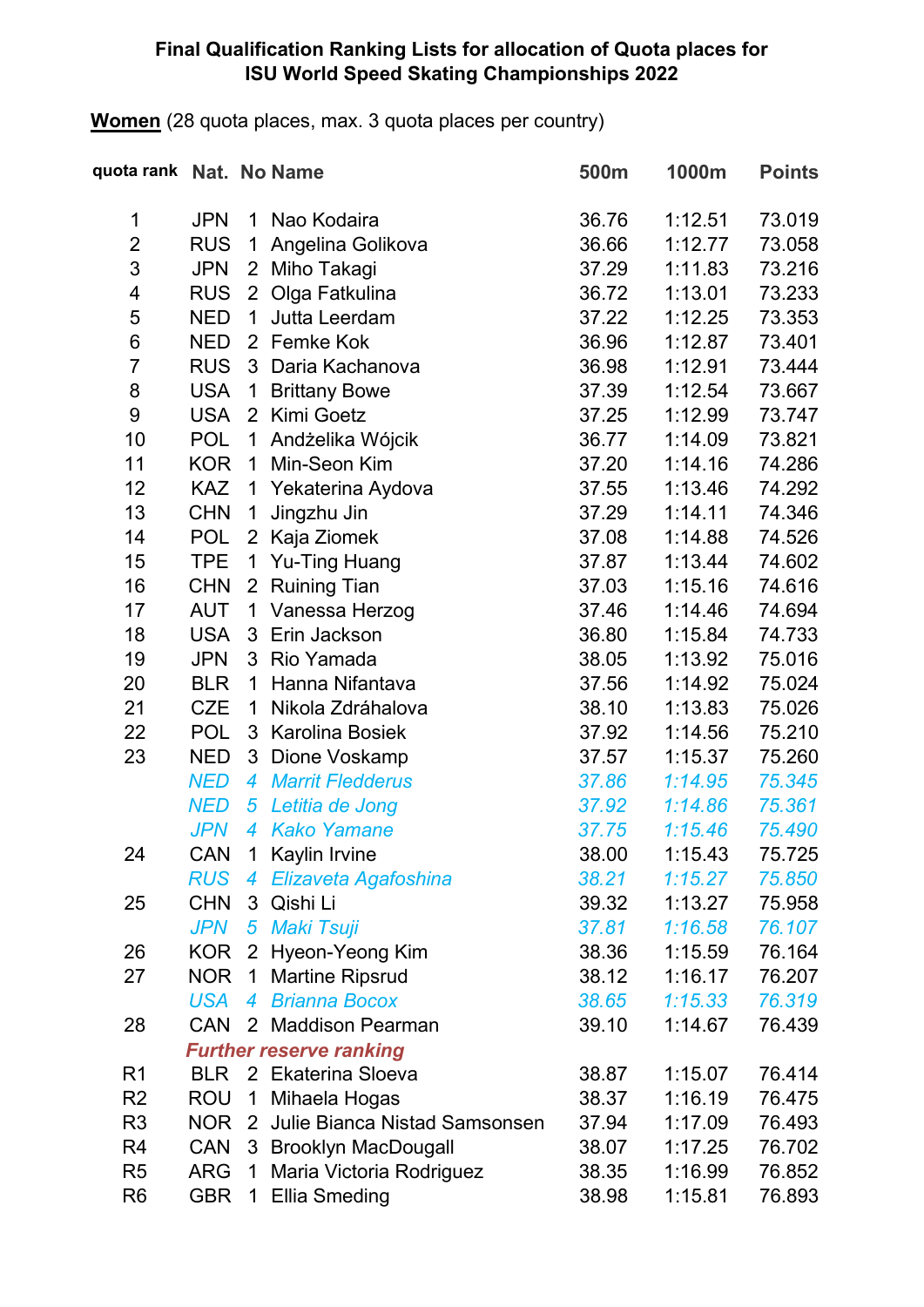#### **Final Qualification Ranking Lists for allocation of Quota places for ISU World Speed Skating Championships 2022**

**Men** (28 quota places, max. 3 quota places per country)

| quota rank Nat. No Name |                  |                |                                | 500m  | 1000m   | <b>Points</b> |
|-------------------------|------------------|----------------|--------------------------------|-------|---------|---------------|
| 1                       | <b>RUS</b>       | 1              | <b>Viktor Mushtakov</b>        | 33.90 | 1:06.98 | 67.397        |
| $\overline{2}$          | <b>CAN</b>       | 1              | <b>Laurent Dubreuil</b>        | 33.77 | 1:07.30 | 67.431        |
| 3                       | <b>USA</b>       | 1              | Jordan Stolz                   | 34.11 | 1:06.96 | 67.594        |
| 4                       | <b>POL</b>       | $\mathbf 1$    | Piotr Michalski                | 34.18 | 1:07.13 | 67.757        |
| 5                       | <b>NOR</b>       | 1              | Håvard Holmefjord Lorentzen    | 34.29 | 1:07.00 | 67.800        |
| 6                       | <b>BLR</b>       | 1              | Ignat Golovatsiuk              | 34.12 | 1:07.37 | 67.810        |
| $\overline{7}$          | <b>NED</b>       | 1              | Kai Verbij                     | 34.31 | 1:07.03 | 67.830        |
| 8                       | <b>NED</b>       | $\overline{2}$ | Hein Otterspeer                | 34.36 | 1:06.95 | 67.840        |
| $\boldsymbol{9}$        | <b>RUS</b>       |                | 2 Pavel Kulizhnikov            | 34.40 | 1:07.00 | 67.907        |
| 10                      | <b>EST</b>       | 1              | Marten Liiv                    | 34.43 | 1:07.10 | 67.991        |
| 11                      | <b>KOR</b>       | 1              | Min Kyu Cha                    | 34.33 | 1:07.32 | 67.996        |
| 12                      | <b>GER</b>       | 1              | <b>Joel Dufter</b>             | 34.32 | 1:07.43 | 68.036        |
| 13                      | <b>ITA</b>       | 1              | David Bosa                     | 34.45 | 1:07.40 | 68.163        |
| 14                      | <b>NED</b>       | 3              | Merijn Scheperkamp             | 34.48 | 1:07.46 | 68.215        |
| 15                      | <b>NOR</b>       | $\overline{2}$ | Henrik Fagerli Rukke           | 34.47 | 1:07.63 | 68.294        |
| 16                      | <b>POL</b>       | $\overline{2}$ | Damian Żurek                   | 34.29 | 1:08.07 | 68.332        |
| 17                      | <b>RUS</b>       | 3              | <b>Ruslan Murashov</b>         | 34.08 | 1:08.61 | 68.395        |
| 18                      | <b>NOR</b>       | 3              | Bjørn Magnussen                | 34.36 | 1:08.17 | 68.456        |
| 19                      | <b>GBR</b>       | 1              | <b>Cornelius Kersten</b>       | 34.82 | 1:07.33 | 68.495        |
| 20                      | <b>POL</b>       | 3              | Marek Kania                    | 34.46 | 1:08.28 | 68.606        |
| 21                      | <b>USA</b>       | $\overline{2}$ | <b>Austin Kleba</b>            | 34.56 | 1:08.27 | 68.707        |
| 22                      | <b>GER</b>       | 2 <sup>1</sup> | Nico Ihle                      | 34.84 | 1:07.74 | 68.718        |
| 23                      | <b>KAZ</b>       | 1              | Ivan Arzhanikov                | 34.90 | 1:07.82 | 68.811        |
|                         | <b>RUS</b>       | 4              | <b>Artem Arefyev</b>           | 34.00 | 1:09.62 | 68.816        |
| 24                      | <b>KOR</b>       |                | 2 Seon Kyo Jeong               | 34.85 | 1:08.48 | 69.103        |
|                         | <b>GER</b>       | $\overline{4}$ | <b>Moritz Klein</b>            | 35.10 | 1:07.53 | 68.872        |
|                         | <b>NED</b>       | 4              | <b>Tijmen Snel</b>             | 34.93 | 1:08.18 | 69.027        |
|                         | <b>NED</b>       | 5              | <b>Lennart Velema</b>          | 35.11 | 1:08.02 | 69.128        |
| 25                      | BEL*             | 1              |                                |       |         |               |
| 26                      | CHN <sup>*</sup> | 1              |                                |       |         |               |
| 27                      | JPN*             | 1              |                                |       |         |               |
| 28                      | JPN*             | $\overline{2}$ |                                |       |         |               |
|                         |                  |                | <b>Further reserve ranking</b> |       |         |               |
| R <sub>1</sub>          | <b>USA</b>       |                | 3 Cooper Mcleod                | 34.66 | 1:08.38 | 68.855        |
| R <sub>2</sub>          | <b>GER</b>       | 3              | <b>Hendrik Dombek</b>          | 34.76 | 1:08.19 | 68.864        |
| R <sub>3</sub>          | <b>KOR</b>       | 3              | Tae-Yun Kim                    | 34.65 | 1:08.94 | 69.125        |
| R <sub>4</sub>          | <b>ITA</b>       |                | 2 Mirko Giacomo Nenzi          | 34.71 | 1:09.00 | 69.213        |
| R <sub>5</sub>          | <b>KAZ</b>       |                | 2 Aleksandr Klenko             | 35.05 | 1:08.40 | 69.256        |
| R <sub>6</sub>          | <b>ITA</b>       | 3              | Jeffrey Rosanelli              | 34.54 | 1:09.43 | 69.261        |

\* pre-allocated quota places according to their number of Skaters placed among the 16 best in the ISU World Sprint Speed Skating Championships 2020.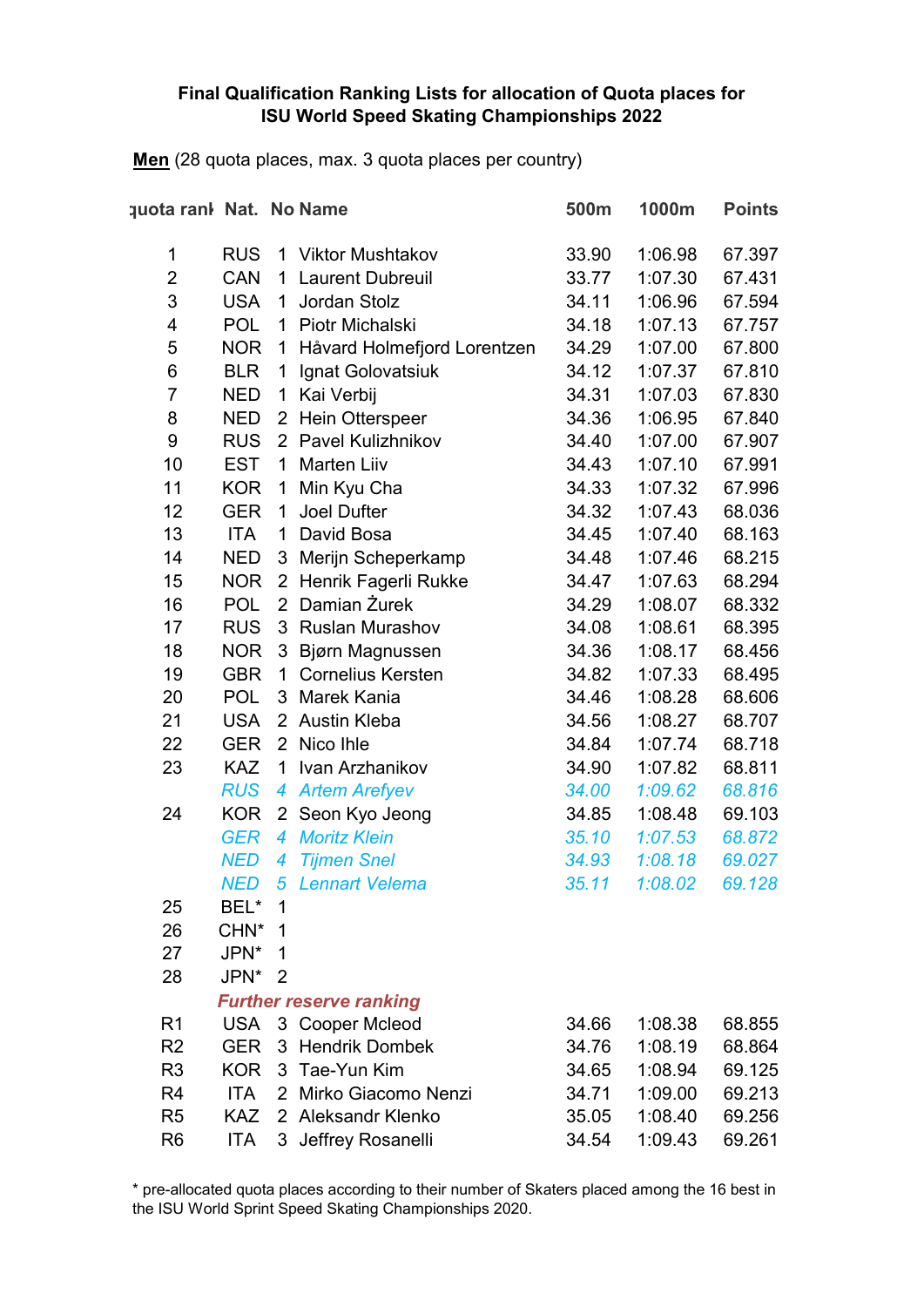## **Final Qualification Ranking Lists for allocation of Quota places for ISU World Speed Skating Championships 2022 (Team Sprint competitions)**

# **Team Sprint Women** (8 quota places, max. 1 quota places per country)

| quota rank    | Nat.               | <b>WC time</b> | <b>Venue</b>      | <b>Date</b> | <b>Event</b>    |
|---------------|--------------------|----------------|-------------------|-------------|-----------------|
| 1             | Poland             |                | 1:28.36 Stavanger | 2021-11-20  | WC <sub>2</sub> |
| $\mathcal{P}$ | Canada             |                | 1:28.54 Stavanger | 2021-11-20  | WC <sub>2</sub> |
| 3             | China              |                | 1:28.57 Stavanger | 2021-11-20  | WC <sub>2</sub> |
| 4             | <b>Netherlands</b> |                | 1:29.57 Stavanger | 2021-11-20  | WC <sub>2</sub> |
| 5             | <b>Russia</b>      |                | 1:30.01 Stavanger | 2021-11-20  | WC <sub>2</sub> |
| 6             | Germany            |                | 1:33.29 Stavanger | 2021-11-20  | WC <sub>2</sub> |
|               | Norway             |                | 1:34.44 Stavanger | 2021-11-20  | WC <sub>2</sub> |